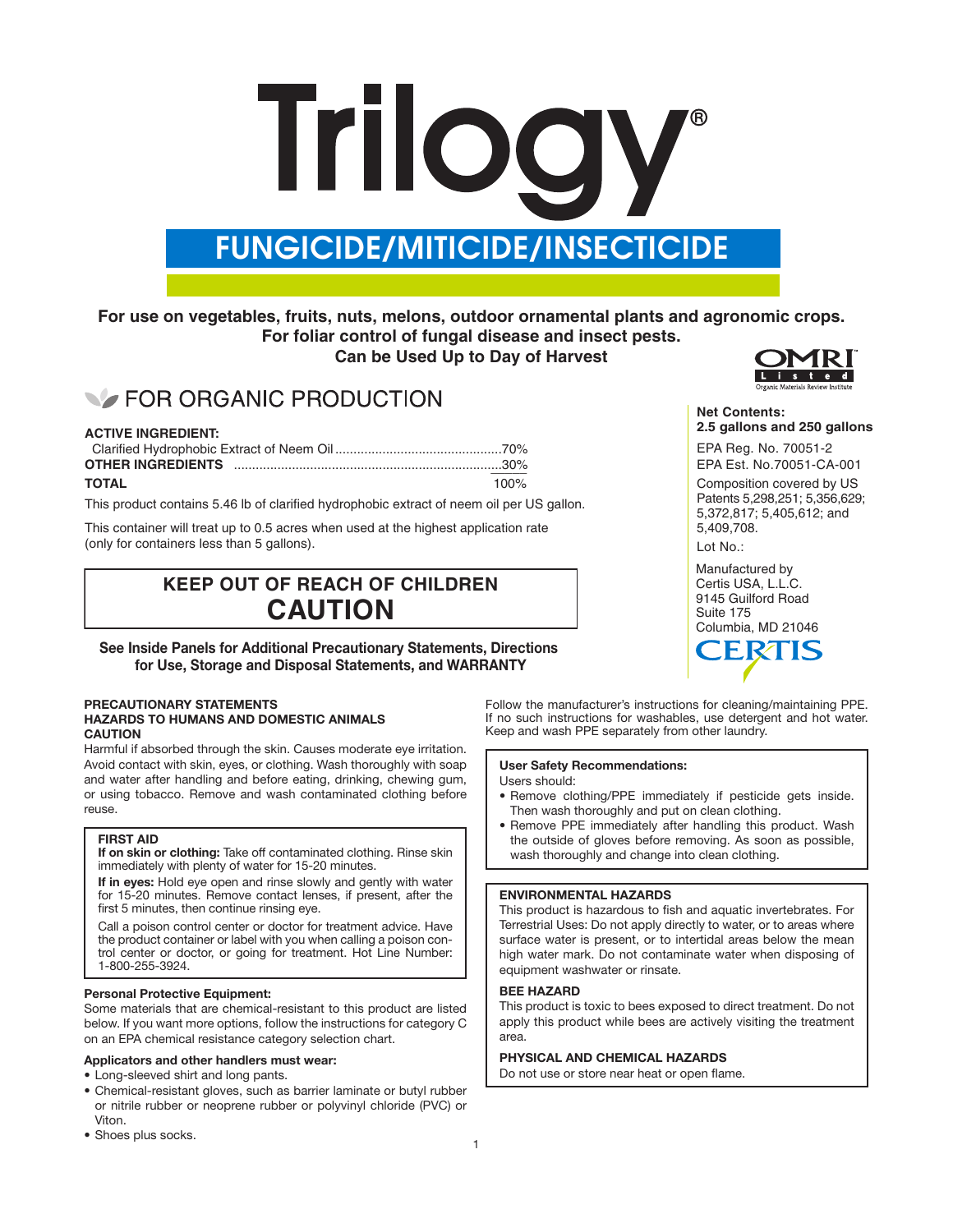#### **DIRECTIONS FOR USE**

#### **IT IS A VIOLATION OF FEDERAL LAW TO USE THIS PRODUCT IN A MANNER INCONSISTENT WITH ITS LABELING.**

Do not apply this product in a way that will contact workers or other persons, either directly or through drift. Only protected handlers may be in the area during application. For any requirements specific to your State or Tribe, consult the agency responsible for pesticide regulation.

#### **AGRICULTURAL USE REQUIREMENTS**

Use this product only in accordance with its labeling and with the Worker Protection Standard, 40 CFR Part 170. This standard contains requirements for the protection of agricultural workers on farms, forests, nurseries, and greenhouses, and handlers of agricultural pesticides. It contains requirements for training, decontamination, notification, and emergency assistance. It also contains specific instructions and exceptions pertaining to the statements on this label about personal protective equipment (PPE), and restricted-entry interval. The requirements in this box only apply to uses of this product that are covered by the Worker Protection Standard.

Do not enter or allow worker entry into treated areas during the restricted-entry interval (REI) of 4 hours.

PPE required for early entry to treated areas that is permitted under the Worker Protection Standard and that involves contact with anything that has been treated, such as plants, soil, or water is: • Coveralls

- Chemical-resistant gloves, such as barrier laminate or butyl rubber or nitrile rubber or neoprene rubber or polyvinyl chloride (PVC) or Viton.
- Shoes plus socks.

#### **GENERAL INFORMATION:**

- Thorough coverage is necessary to provide good disease and mite control. Trilogy® prevents fungal attack of plant tissue and contact activity to mite pressure on the plant. Avoid excessive runoff of spray material for maximum control.
- For best results, maintain constant agitation in spray equipment.
- For optimal performance, do not mix with cold water (less than 45°F).
- Do not apply to wilted or otherwise stressed plants, or to newly transplanted materials or crops prior to root establishment.
- Do not apply to known sensitive plant species, such as impatiens flowers, fuchsia flowers, hibiscus flowers, some rose flowers, ornamental olive trees, or some carnation varieties without prior testing.
- When used in conjunction with beneficial insects, conduct a small trial to assure compatibility before using on a large scale.
- As with other oil-based products, exercise care in timing applications to early morning/late evening to minimize the potential for leaf burn.
- Use with care on plants with tender tissue. Check for leaf burn in small scale trials prior to use.

#### **LANDSCAPE AND NURSERY USE INSTRUCTIONS**

#### **FUNGICIDE USE**

#### **ORNAMENTAL DISEASE CONTROL**

Trilogy® is an effective fungicide for the prevention and control of various fungal diseases including black spot on roses, powdery mildew, downy mildew, anthracnose, rust, leaf spot, botrytis, needle rust, scab, flower, twig, and tip blight, and alternaria.

#### **Landscape and Nursery Ornamentals**

Trilogy® will provide broad spectrum control of many fungal diseases affecting ornamental flowering plants, trees, shrubs, and foliage when used at the rate of 1 gallon per 100 gallons of water. Apply Trilogy® at a rate of 1:100 when spraying as a preventative for outdoor applications. Under extreme outdoor conditions, apply Trilogy® at the 1:50 application rate (see table for detailed use rates). This will provide the necessary control under the extreme outdoor conditions. When using Trilogy® as a preventative, make application on a 14-day schedule. If

disease is present, use a 7-day application schedule to control the disease and prevent further damage from occurring.

#### **MIXING INSTRUCTIONS**

Add Trilogy® to one-half (1/2) full tank under agitation containing water of 45°F or greater before filling to desired level. If water temperature is below 45°F, premix Trilogy® at 1:1 ratio with tepid water to ensure good emulsification. Then dilute to final volume. When combining with other products, such as wettable powder insecticides or fungicides, add these items first when the tank is approximately 1/3 full. Ensure that there is good agitation while mixing for complete emulsification. Maintain agitation during spray application. Do not use if this oil does not form a uniform, cloudy emulsion.

#### **APPLICATION INSTRUCTIONS**

Apply until plant surface is uniformly wet with minimal runoff at 25-40 psi with hand sprayer or 100-200 psi with power sprayer as a fine spray to both leaf surfaces. Avoid excessive application.

| <b>MANAGEMENT OF LANDSCAPE AND</b><br><b>ORNAMENTAL DISEASES</b> |                                                         |             |                                   |
|------------------------------------------------------------------|---------------------------------------------------------|-------------|-----------------------------------|
| <b>SPRAY</b><br><b>TARGET</b>                                    | <b>SPRAY</b><br><b>CONCENTRATION</b><br><b>INTERVAL</b> |             | <b>PRECAUTIONS</b>                |
| Outdoor<br>Flowering<br>Plants                                   | $1:50 - 1:100$<br>$(2.0\% - 1.0\%)$                     | $7-14$ days | Do not spray<br>impatiens flowers |
| Outdoor<br>Woody<br>Plants                                       | $1:50 - 1:100$<br>$(2.0\% - 1.0\%)$                     | 14 days     |                                   |

| <b>MANAGEMENT OF TURF DISEASES</b> |                                      |                                 |                              |
|------------------------------------|--------------------------------------|---------------------------------|------------------------------|
| <b>SPRAY</b><br><b>TARGET</b>      | <b>CONCENTRATION</b>                 | <b>SPRAY</b><br><b>INTERVAL</b> | <b>PRECAUTIONS</b>           |
| Snow Mold                          | $1:100 - 1:50$<br>$(1.0\% - 2.0\%)$  | 14 days                         | In Fall before<br>first snow |
| Dollar Spot                        | $1:100 - 1:200$<br>$(1.0\% - 0.5\%)$ | $7-14$ days                     | At first sign<br>of disease  |
| <b>Brown</b><br>Patch              | $1:100 - 1:200$<br>$(1.0\% - 0.5\%)$ | $7-14$ days                     | At first sign<br>of disease  |

#### **INSECTICIDE/MITICIDE USE**

For use to control whiteflies, mealybugs, aphids, leafhoppers, mites and scales on ornamentals, trees, and shrubs in and around commercial nurseries and other commercial structures.

Use Trilogy® at the rate of 1-2 gallons per 100 gallons of water. The low rate (1.0%) can be used when pest pressure is low. Use the high rate (2.0%) for high pest infestations or to control more troublesome pests, such as mites and scales. Determine the best rate for your particular situation.

Make sprays on a 7-14 day interval depending on the severity of the pest problem. Use the 7-day schedule until the pest population is reduced. Then use a 14-day interval for control.

#### **AGRICULTURAL USE DIRECTIONS**

Trilogy® is a broad spectrum fungicide of certain diseases and controls mites in citrus, deciduous fruits and nuts, vegetable crops, cereal grains, and other miscellaneous crops.

- Do not use Trilogy® after bloom on table grapes or following bunch closure on wine grapes. Do not use Trilogy® after pit hardening on stone fruit.
- Use care when applying near streams, ponds, lakes, or other bodies of water. Do not apply Trilogy® when weather conditions favor drift or when the likelihood of runoff is high.
- Apply Trilogy® by conventional, low volume, and aerial application equipment.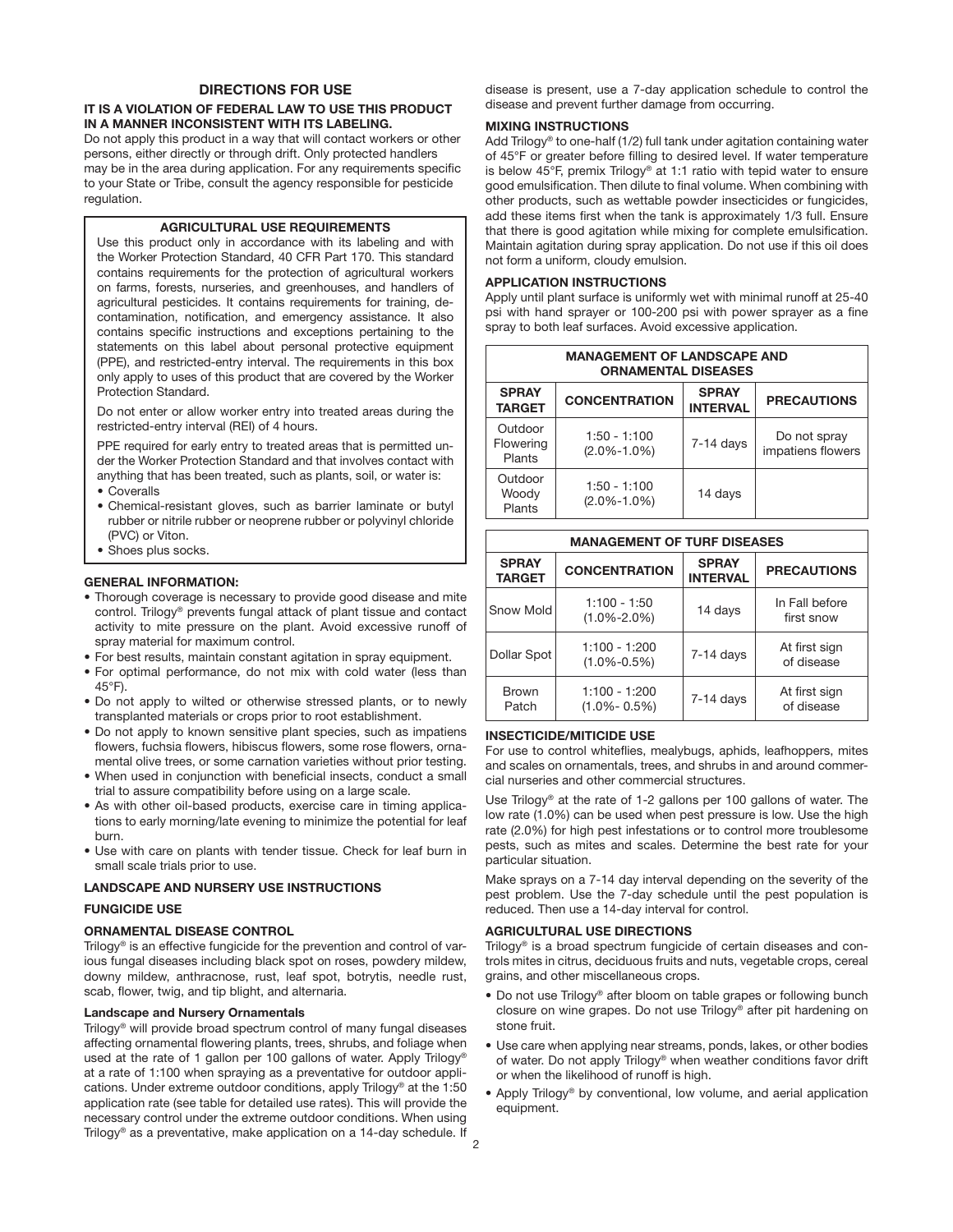#### **APPLICATION INSTRUCTIONS**

**Ground Application:** Apply Trilogy® by ground application in a minimum of 25 gallons of water/acre.

**Chemigation:** Do not apply this product through any type of irrigation system.

**Aerial Application:** For those crops where aerial applications are indicated, apply a minimum of 5 gallons of water/acre unless otherwise specified. Avoid application under conditions when uniform coverage cannot be obtained or when excessive drift may occur. Do not apply directly to humans, animals or aquatic animals.

#### **DILUTION TABLE FOR LOW VOLUME (INCLUDING AERIAL) APPLICATIONS (5-30 gallons per acre)**

| <b>Gallons of Water</b> | <b>TRILOGY®</b> | <b>DILUTION</b> |
|-------------------------|-----------------|-----------------|
| 5                       | 1 Quart*        | 5%              |
| 10                      | 1 Quart*        | 2.5%            |
| 15                      | 1 Quart*        | 1.67%           |
| 20                      | 1 Quart*        | 1.25%           |
| 25                      | 1 Quart*        | 1.0%            |
| 30                      | Quart*          | 0.83%           |

\*For Citrus, Stone Fruit, Tropical Fruit, Pome Fruit, and Nuts, refer to specific application instructions.

**DILUTION TABLE FOR HIGH VOLUME APPLICATION**

| (25-250 gallons per acre) |                                                         |                                                         |                                             |                                                         |
|---------------------------|---------------------------------------------------------|---------------------------------------------------------|---------------------------------------------|---------------------------------------------------------|
| <b>Gallons</b><br>Water   | Gallons of<br>Trilogy <sup>®</sup> for<br>0.5% Solution | Gallons of<br>Trilogy <sup>®</sup> for<br>1.0% Solution | Gallons of<br>Trilogy® for<br>1.5% Solution | Gallons of<br>Trilogy <sup>®</sup> for<br>2.0% Solution |
| 25                        | Use 1.0%<br>solution*                                   | $0.25$ (32 fl. oz.)                                     | 0.375<br>(48 fl. oz.)                       | $0.5$ (64 fl. oz.)                                      |
| 50                        | 0.25 (32 fl. oz.)                                       | $0.5$ (64 fl. oz.)                                      | 0.75 (96 fl. oz.)                           | 1.0                                                     |
| 75                        | $0.375$ (48 fl. oz.)                                    | $0.75$ (96 fl. oz.)                                     | 1.125                                       | 1.5                                                     |
| 100                       | 0.5                                                     | 1.0                                                     | 1.5                                         | 2.0                                                     |
| 125                       | 0.625 (80 fl. oz.)                                      | 1.25                                                    | 1.875                                       | 2.5                                                     |
| 150                       | 0.75                                                    | 1.5                                                     | 2.25                                        | 3.0                                                     |
| 175                       | 0.875<br>(112 fl. oz.)                                  | 1.75                                                    | 2.625                                       | 3.5                                                     |
| 200                       | 1.0                                                     | 2.0                                                     | 3.0                                         | 4.0                                                     |
| 225                       | 1.125                                                   | 2.25                                                    | 3.375                                       | 4.5                                                     |
| 250                       | 1.25                                                    | 2.5                                                     | 3.75                                        | 5.0                                                     |

\*For Vegetable, Cereal Grains, and Other Miscellaneous Crops, refer to specific use directions.

#### **AGRICULTURAL USE DIRECTIONS: (continued)**

- For Diseases: Apply Trilogy® as a 1.0% solution in sufficient amounts of water to achieve complete coverage of foliage. (See the following detailed directions per crop groupings.) When used as a foliar fungicide, begin applications when conditions are favorable for disease but before infection. Apply Trilogy® every 7-14 days until threat of disease is over. Use Trilogy® in rotation with other fungicides to increase the spectrum of control.
- For Mites: For best results, apply Trilogy® in sufficient amounts of water to achieve complete coverage. Trilogy® is most effective when applied before mites or eggs are present in large numbers. (See the following detailed directions per crop groupings.) Apply at a rate of 1.0-2.0% Trilogy®. Reapply Trilogy® every 7-21 days until pressure is over.
- For Insects: For best results, apply Trilogy® at 1.0-2.0% in sufficient amounts of water to achieve complete coverage. Trilogy® is most effective when applied before insects or eggs are present in large numbers. Repeat application based on pest pressure and field scouting for best results. Use the dilution tables to calculate dilution rates.

#### **MIXING INSTRUCTIONS**

Add Trilogy® to one-half (1/2) full tank under agitation containing water of 45°F or greater before filling to desired level. If water temperature is below 45°F, premix Trilogy® at a 1:1 ratio with tepid water to ensure good emulsification. Then dilute to final volume. When combining with other products, such as wettable powder insecticides or fungicides, add these items first when the tank is approximately 1/3 full. Ensure that there is good agitation while mixing for complete emulsification. Maintain agitation during spray application. Do not use if this oil does not form a uniform, cloudy emulsion.

TANK MIXING: Trilogy® has been found to be compatible with most commonly used fungicides, insecticides and fertilizers. Check physical compatibility first with other products before mixing by using a jar test. Using a quart jar, add the proportionate amounts of the products to 1 quart of water. After thoroughly mixing, let mixture stand for at least 5 minutes. Growers must tank mix combinations for phytotoxicity on a sample of plants prior to use. *Due to the wide variation in climatic conditions, cultural practices, and other factors, the User assumes full responsibility for any crop damage or other liability resulting from the use of Trilogy® in a tank mix combination.* Avoid tank mixes with Captan®, Sulfur, Bravo®, Echo®, chlorothalonil or other chemically similar products as unpredictable results or leaf burn may occur.

#### **CITRUS**

Use Trilogy® on citrus to control diseases to include Anthracnose, Post-Bloom Fruit Drop, and Scab. Apply as a foliar application at the rate of 1.0% in 25-200 gallons of water for high volume applications or a minimum of 0.5 gallon Trilogy® in a minimum of 5 gallons of water per acre for low volume applications. Do not apply more than 2.5 gallons of Trilogy® per acre, per application.

Reapply Trilogy® every 7-14 days until threat of disease is over.

For control of Alternaria and Greasy Spot, apply Trilogy® at a 1.0% solution in 25-125 gallons of water per acre in combination with Copper @ 2.0 lbs. a.i. per acre (as found in EPA registered products such as Kocide® and Champ®) as a preventative disease spray tank mixture.

Use Trilogy® on citrus to control mites at a rate of 1.0-2.0% in 25-200 gallons water for high volume application or 0.5 gallon Trilogy® in a minimum of 5 gallons of water per acre for low volume application. As a dormant oil spray, use Trilogy® as a 2.0% solution or 1 quart Trilogy® minimum per acre. Do not apply more than 5 gallons of Trilogy® per acre, per application.

#### **STONE AND TROPICAL FRUITS**

**FUNGICIDE USE:** Apply Trilogy® at a rate of 1.0% in 25-200 gallons of water for high volume applications or 0.5 gallon Trilogy® in a minimum of 5 gallons of water per acre for low volume application. Reapply Trilogy® every 7-14 days until threat of disease is over.

**MITICIDE USE:** Use Trilogy® at first sign of pests or pest damage at the appropriate rate listed below as a foliar spray in sufficient water for thorough coverage. Repeat applications as needed for adequate control every 7-21 days. Apply a 1.0-2.0% solution of Trilogy® for high volume application or a minimum of 1 quart Trilogy® in a minimum of 5 gallons of water per acre for low volume application. Do not apply more than 5 gallons of Trilogy® per acre, per application.

Do not use Trilogy® after pit hardening on stone fruit.

#### **VEGETABLE, CEREAL GRAINS AND OTHER MISCELLANEOUS CROPS**

**FUNGICIDE USE:** Apply Trilogy<sup>®</sup> at the rate of 0.5-1.0% in 25-100 gallons of water per acre or 2 pints Trilogy® in a minimum of 5 gallons of water per acre for low volume applications. Repeat applications every 7-14 days. Apply no more than 2 gallons Trilogy® per acre, per application. Larger plants will require higher amounts of water to obtain good coverage. For mushrooms, apply Trilogy® at a rate of 0.5-2.0% in 25-100 gallons of water per 8,000 square feet. Repeat applications every 7-14 days.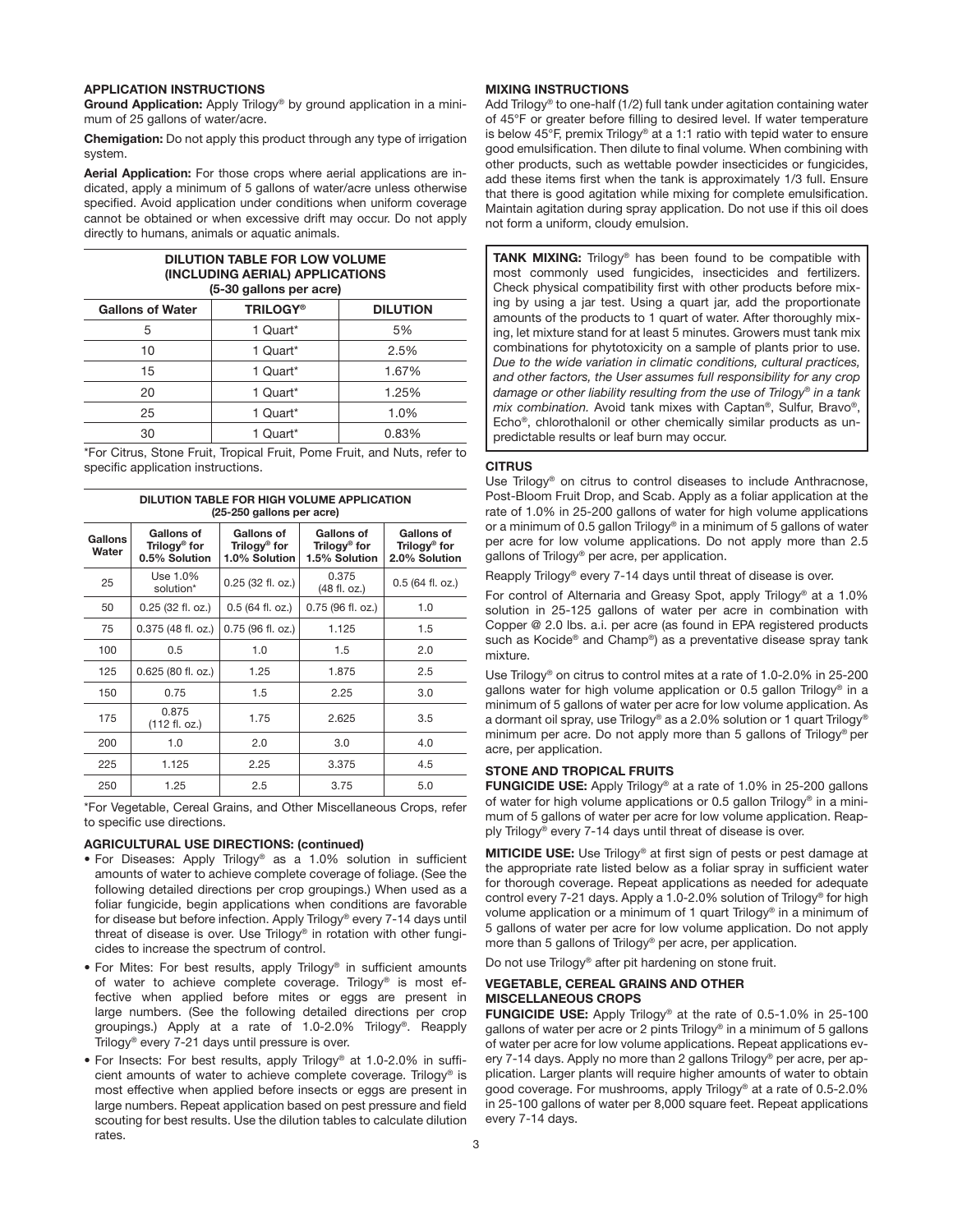**MITICIDE USE:** Apply Trilogy® at a rate of 0.5-2.0% in 25-100 gallons of water per acre or 2 pints Trilogy® in a minimum of 5 gallons of water per acre for low volume application. Apply no more than 2 gallons Trilogy® per acre in solution per application. Apply in a solution of sufficient volume to achieve complete coverage of foliage. Reapply Trilogy® every 7-21 days as needed for adequate control. Larger plants will require higher amounts of water to obtain good coverage.

#### **POME (DECIDUOUS FRUITS) AND NUTS**

**FUNGICIDE USE:** Apply Trilogy® at a rate of 1.0% in 25-100 gallons of water per acre or 0.5 quart Trilogy® in a minimum of 5 gallons of water per acre for low volume application. Apply no more than 2.5 gallons of Trilogy® per acre in solution per application. Repeat applications every 7-14 days.

**MITICIDE USE:** Use Trilogy® at a rate of 1.0-2.0% in 25-100 gallons of water per acre or 0.5 quart Trilogy® in a minimum of 5 gallons of water per acre for low volume application. Apply no more than 2 gallons of Trilogy® per acre per solution. Apply at first signs of pest or pest damage. Repeat application as needed for adequate control every 7-21 days. Do not apply more than 5 gallons Trilogy® per acre, per application.

**Walnuts:** Avoid spraying after husk split.

| CITRUS, POME, STONE, AND TROPICAL FRUITS |                                             |                   |
|------------------------------------------|---------------------------------------------|-------------------|
|                                          | <b>Crops</b> (including but not limited to) |                   |
| Apples                                   | Feijoa                                      | Olives            |
| Apricots                                 | Figs                                        | Oranges           |
| Avocados                                 | Grapefruits                                 | Papayas           |
| Bananas                                  | Guavas                                      | Passion fruit     |
| Calamondin                               | Jujubes                                     | Peaches           |
| Cherries                                 | Kiwifruit                                   | Pears             |
| Barbados cherries                        | Kumquats                                    | Oriental pears    |
| Sour cherries                            | Lemons                                      | Pineapples        |
| Sweet cherries                           | Limes                                       | Plantains         |
| Cherimoya                                | Loquats                                     | Plums             |
| Citrus citron                            | Lychee                                      | Pomegranates      |
| Citrus hybrids                           | Mangoes                                     | Prunes            |
| Coconuts                                 | Mandarins                                   | Pummelos          |
| Crabapples                               | Satsuma mandarins                           | Quinces           |
| Dates                                    | Nectarines                                  | Tangelos          |
|                                          |                                             | <b>Tangerines</b> |

#### **CUCURBITS**

| Refer to specific application instructions found directly below the heading |                        |  |
|-----------------------------------------------------------------------------|------------------------|--|
| <b>Agricultural Use Directions.</b>                                         |                        |  |
| <b>Crops</b> (including but not limited to)                                 |                        |  |
| Balsam pears                                                                | Honey balls            |  |
| (bitter melons)                                                             | Melons (incl. hybrids) |  |
| Cantaloupes                                                                 | Honeydew melons        |  |
| Casaba                                                                      | <b>Muskmelons</b>      |  |

| Chinese waxgourds | Persian melons  |
|-------------------|-----------------|
| Citron melons     | Pumpkins        |
| Crenshaw          | Squashes        |
| Cucumbers         | Watermelons     |
| Gherkins          | (incl. hybrids) |
| Gourds            | Zucchini        |

#### **SMALL FRUITS AND BERRIES**

Refer to specific application instructions found directly below the heading **Agricultural Use Directions**.

| <b>Crops</b> (including but not limited to) |                           |  |
|---------------------------------------------|---------------------------|--|
| <b>Blackberries</b>                         | Grapes                    |  |
| <b>Blueberries</b>                          | <b>Huckleberries</b>      |  |
| <b>Boysenberries</b>                        | Loganberries              |  |
| Cranberries                                 | Olallie berries           |  |
| Currants                                    | Raspberries (black & red) |  |
| Dewberries                                  | <b>Strawberries</b>       |  |
| Elderberries                                | Youngberries              |  |
| Gooseberries                                |                           |  |
|                                             |                           |  |

| <b>NUTS</b>                                 |                          |  |
|---------------------------------------------|--------------------------|--|
| <b>Crops</b> (including but not limited to) |                          |  |
| Almonds                                     | Hickory nuts             |  |
| Beech nuts                                  | Japanese horse chestnuts |  |
| Brazil nuts                                 | Macadamia nuts           |  |
| <b>Butternuts</b>                           | Pecans                   |  |
| Cashews                                     | Pistachios               |  |
| Chestnuts                                   | Walnuts                  |  |
| Chinguapins                                 |                          |  |
| <b>Filberts</b>                             |                          |  |

#### **BULB, COLE AND LEAFY VEGETABLES**

Refer to specific application instructions found directly below the heading **Agricultural Use Directions.**

| <b>Crops</b> (including but not limited to) |                            |  |
|---------------------------------------------|----------------------------|--|
| Arugula                                     | Fennel                     |  |
| <b>Broccoli</b>                             | Garlic                     |  |
| Broccoli raab                               | Greens                     |  |
| Chinese broccoli                            | Collard greens             |  |
| (Gai lon)                                   | Mustard greens             |  |
| <b>Brussels sprouts</b>                     | Rape greens                |  |
| Cabbage (head & leaf)                       | Kale                       |  |
| Chinese cabbage                             | Kohlrabi                   |  |
| (Bok choy, Napa)                            | Leek                       |  |
| Chinese mustard cabbage                     | Lettuce (head & leaf)      |  |
| (Gai choy)                                  | I ow-bok                   |  |
| Cauliflower                                 | Onions                     |  |
| Celerv                                      | Orach                      |  |
| Celtuce                                     | Parsley                    |  |
| Chervil                                     | Purslane                   |  |
| Chicory                                     | Radicchio                  |  |
| Red chicory                                 | Rappini                    |  |
| Cilantro                                    | Rhubarb                    |  |
| Collards                                    | Shallots                   |  |
| Corn salad                                  | Spinach                    |  |
| Cress                                       | Chinese Spinach (Amaranth, |  |
| Watercress                                  | Tampala)                   |  |
| Daikon                                      | Swiss chard                |  |
| Endive                                      | Turnip tops                |  |

#### **LEGUME AND FRUITING VEGETABLES**

#### Refer to specific application instructions found directly below the heading

| <b>Agricultural Use Directions.</b>         |             |  |
|---------------------------------------------|-------------|--|
| <b>Crops</b> (including but not limited to) |             |  |
| <b>Beans</b>                                | Peanuts     |  |
| Broad beans                                 | Pepinos     |  |
| Calabaza                                    | Peppers     |  |
| Chickpeas                                   | Pigeon peas |  |
| Eqqplants                                   | Snow peas   |  |
| Ground cherries                             | Soybeans    |  |
| Guar                                        | Tomatillos  |  |
| Lentils                                     | Tomatoes    |  |
| Peas                                        |             |  |
|                                             |             |  |

#### **ROOT AND TUBER VEGETABLES**

| Refer to specific application instructions found directly below the heading |  |  |
|-----------------------------------------------------------------------------|--|--|
| <b>Agricultural Use Directions.</b>                                         |  |  |

| <b>Crops</b> (including but not limited to) |                |  |
|---------------------------------------------|----------------|--|
| Artichokes                                  | Potatoes       |  |
| <b>Beets</b>                                | Sweet potatoes |  |
| Cardone                                     | Radishes       |  |
| Carrots                                     | Rutabaga       |  |
| Cassava                                     | Taro (Dasheen) |  |
| Ginger                                      | Turmeric       |  |
| Ginseng                                     | Turnips        |  |
| Horseradish                                 | Yams           |  |
| Parsnips                                    | Yam beans      |  |